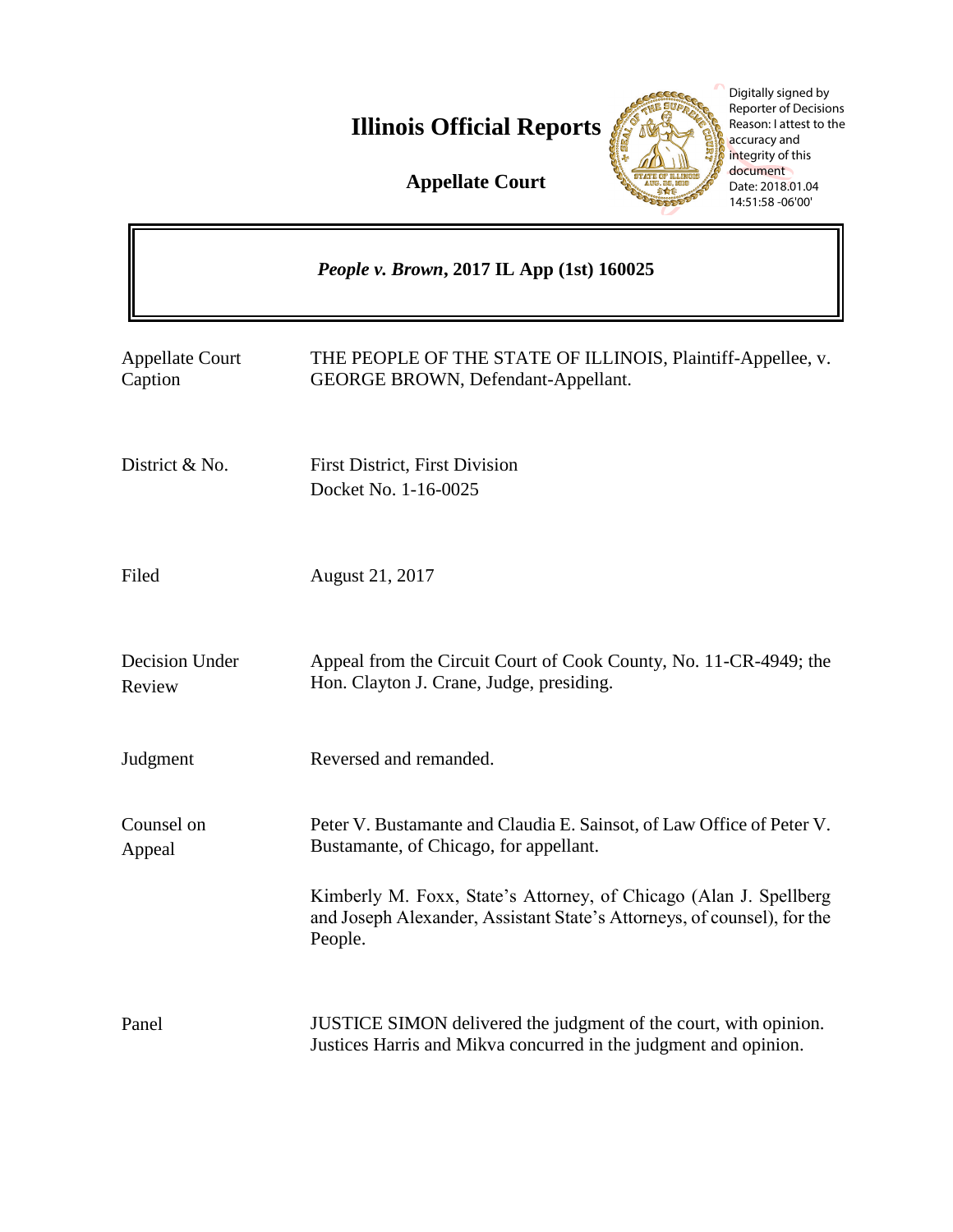#### **OPINION**

- ¶ 1 Defendant George Brown was charged with aggravated battery to a police officer. After a bench trial, defendant was acquitted of committing that offense, but found guilty of resisting a police officer as a lesser-included offense. Newly discovered evidence caused the trial court to vacate the conviction for resisting a police officer and order a new trial on the resisting charge only. This time, defendant opted for a jury trial and was found guilty again for resisting a police officer.
- ¶ 2 Defendant raises a number of issues on appeal. We find that there was no violation of defendant's right to be free from double jeopardy and that the resolution of the issues in his second trial was not precluded by collateral estoppel. We also find that the trial court did not err when it denied defendant's motion to quash arrest. We do, however, find that defendant should have been recharged and that he was denied a fair trial because the trial court refused to give a jury instruction that was amply supported by the evidence. Accordingly, we reverse and remand.

#### ¶ 3 BACKGROUND

¶ 4 Defendant George Brown was driving down a one-way street when a police car approached head-on and effectuated a stop of defendant's vehicle. Defendant got out of the car and ran. Officer Joseph Lopez exited his police vehicle from the passenger side and chased defendant down. Defendant was hit with a Taser four times, and then he was handcuffed. That is where the undisputed facts end.

¶ 5 The State charged defendant with aggravated battery to a police officer. The State claims, through Officer Lopez, that the officers were driving on Laramie Avenue<sup>1</sup> when, approaching the intersection with Quincy Street, Officer Lopez spotted a black SUV with its headlights turned off on Quincy Street. The officers turned their vehicle down Quincy Street, going the wrong way down the one-way street so that they were facing defendant head on. The officers situated their vehicle in front of defendant's vehicle to block its path, at which point both vehicles came to a stop. Then, defendant put his vehicle in reverse at an angle and traveled a few car lengths backwards before he could not go any further in reverse. The officers exited their vehicle and drew their weapons. Defendant did not comply with the officers' verbal commands, and defendant then exited his vehicle on foot and began to flee.

¶ 6 The State's case continued with Officer Lopez being in foot pursuit of defendant. When Officer Lopez got within a couple feet of defendant, defendant turned around, charged Officer Lopez, and struck the officer in the face. The two individuals struggled for a bit longer until other officers arrived. When the officers were trying to gain control of defendant, he was flailing and putting up a fight so Officer George Moussa deployed his Taser to try to subdue defendant. After the third time tasing defendant, Officer Moussa did a "dry stun" on defendant, meaning that the Taser was placed directly against defendant's body to stun him. At that point, the officers were able to handcuff him. Defendant was taken into custody and to the hospital per department procedures for when a Taser is deployed. Officer Lopez was also taken to the hospital and examined regarding the punch he received from defendant.

 $\overline{a}$ 

<sup>&</sup>lt;sup>1</sup>In the first trial, Officer Lopez testified that the police were driving northbound on Laramie Avenue, and in the second trial he testified they were driving southbound.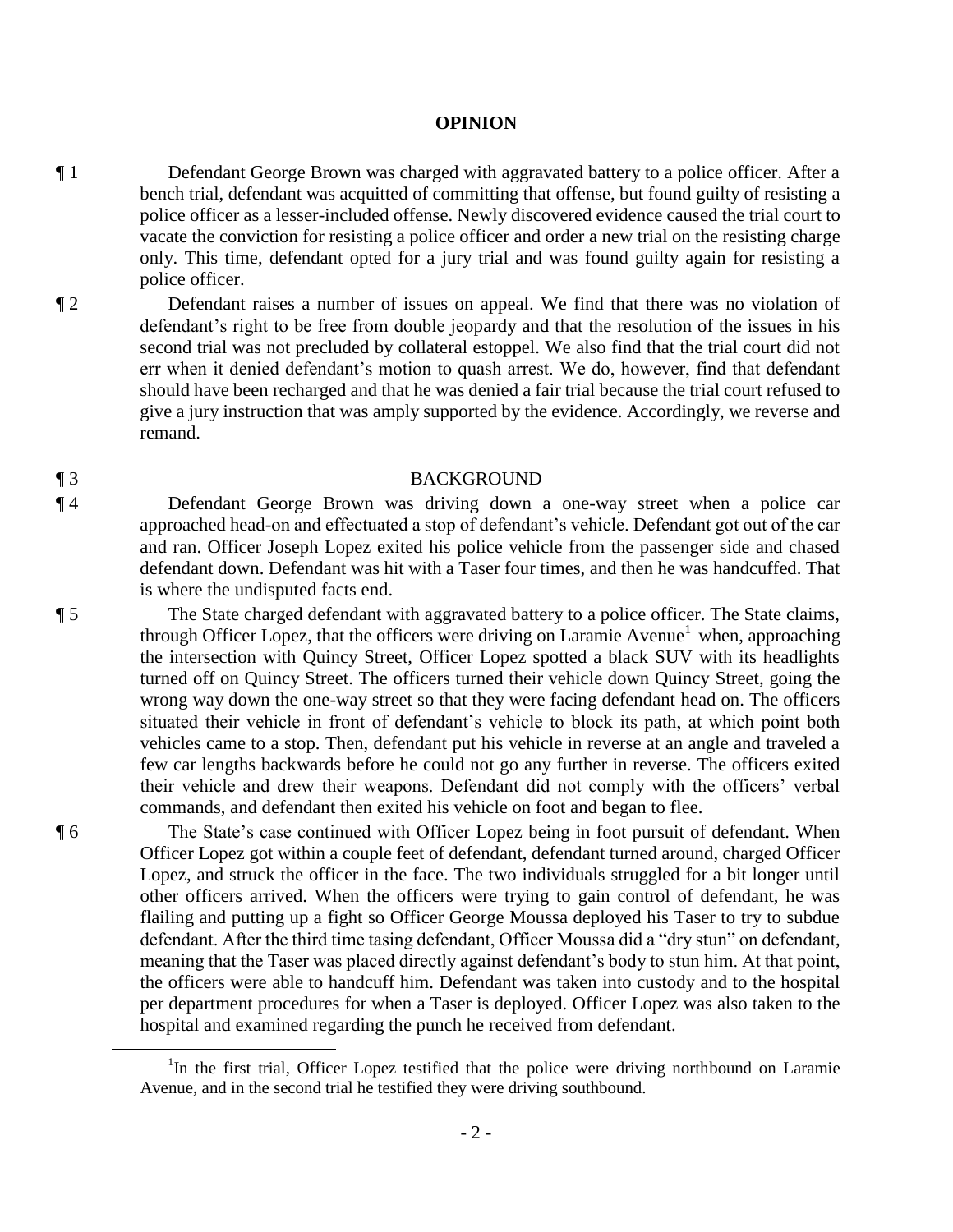¶ 7 Defendant was charged by information with aggravated battery to a peace officer. The State pled that defendant committed that offense, in that he committed a battery, intentionally causing bodily harm to the victim when he "struck Police Officer Lopez star #15739 in the face with a closed fist" while knowing Officer Lopez to be a police officer.

¶ 8 The version of events offered by defendant is strikingly different. Defendant claims that he was driving east on Quincy Street after picking up his friend Grover Tucker, who lived on that block. His headlights were on. All of the sudden, a vehicle approached them head-on going the wrong way down the one-way street. The occupants of the vehicle got out and pointed guns at him, yelling for him to get out of the car. Defendant, not recognizing that the people were police, panicked, got out of the car, and ran in the opposite direction—west down Quincy Street. Defendant claims that as he was trying to run away, he was knocked to the ground and someone began punching and choking him, and he was tased multiple times. He said that he never punched Officer Lopez. Defendant was arrested and taken to the hospital.

¶ 9 At the bench trial, although defendant was only charged with aggravated battery to a police officer, the court found him guilty of resisting arrest, a misdemeanor, but not guilty of aggravated battery to a police officer. Defendant was sentenced to 300 days in prison, the time he had already served. He did not appeal.

¶ 10 In the meantime, however, defendant's mother filed a complaint with the Chicago police department for police brutality because her son was tased four times. Defendant also filed a civil lawsuit for excessive force. During discovery in his civil case for excessive force, it was uncovered that a police observational device (POD) camera captured some of the events relevant to defendant's criminal case. The video shows the police car occupied by Officer Lopez turning from Laramie Avenue onto Quincy Street and approaching a vehicle head on. The vehicle has its headlights turned on.

¶ 11 Based on this video, defendant filed a petition to vacate his conviction. The basis for the petition was that defendant would have filed a motion to quash his arrest because, according to Officer Lopez's own testimony, the only reason the officers stopped defendant was because his headlights were not turned on. The trial court viewed the video and heard arguments from the parties. The trial judge explained, "I've had occasion to review that video. The lights are on, the officer is coming up the wrong way on a one-way street when he encounters him." The trial court vacated defendant's conviction and ordered a new trial.

¶ 12 With his conviction vacated, defendant filed a motion to quash arrest and suppress evidence based on the fact that it was an illegal arrest. According to defendant, the video showed that his headlights were on, so the only legal justification the officers claimed to have had for the arrest had been refuted. The trial court held an evidentiary hearing on the motion to suppress. At the suppression hearing, for the first time, Officer Lopez explained that when the officers turned onto Quincy Street, they actually encountered two black SUVs. He stated that they encountered one black SUV that looked similar to defendant's vehicle that had its headlights on, but they went around that vehicle to get to a second vehicle that was down the block and out of range of the POD camera that had its headlights off. The second black SUV, he testified, was defendant's vehicle. Defendant again testified and asserted that the vehicle in the video was his black SUV. Because the POD cameras scan the area and look in different directions, the video does not show the entire event. The trial court found the video to be inconclusive to establish that it was defendant's vehicle that had its headlights turned on.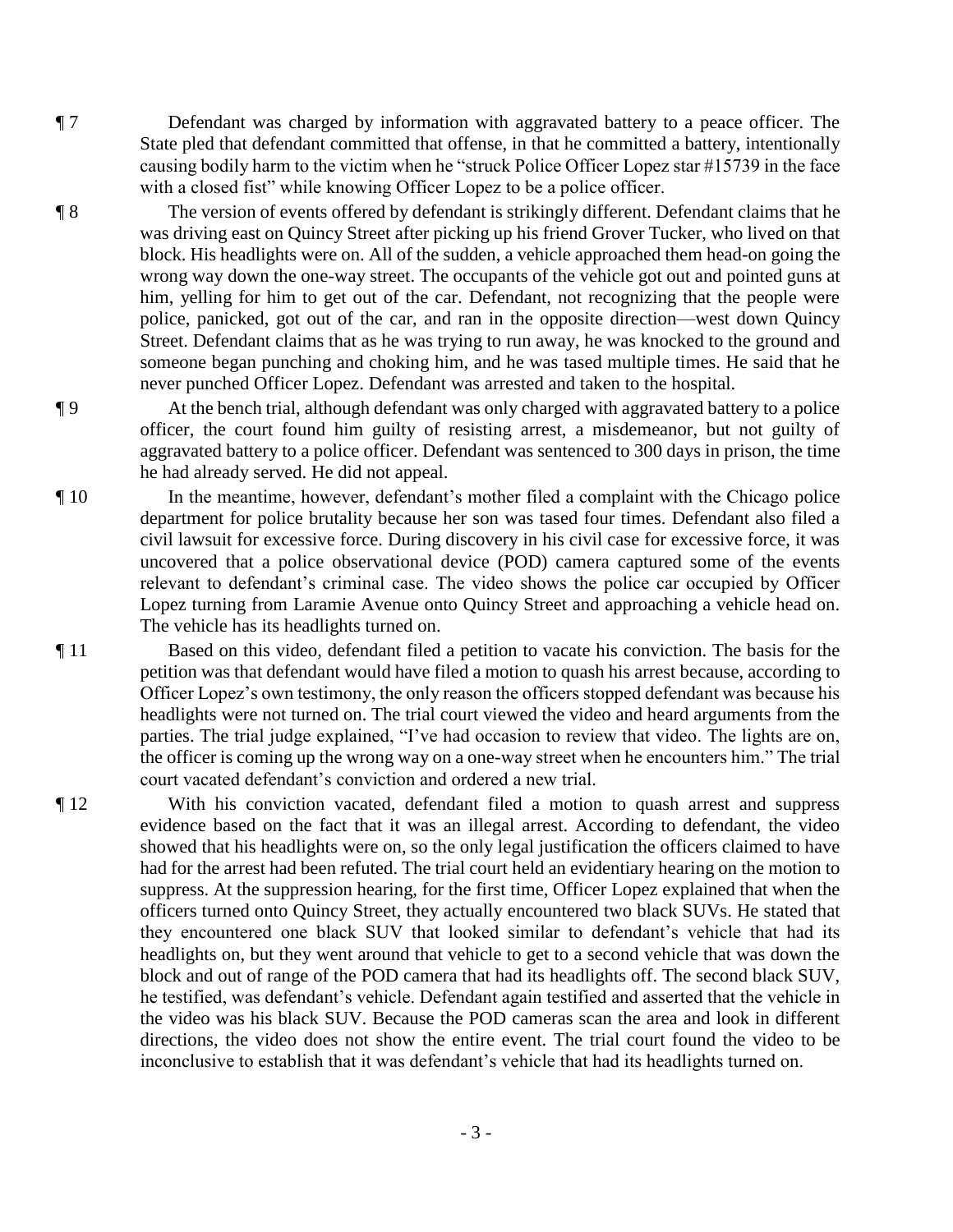- ¶ 13 The case was, therefore, headed toward trial again, this time before a jury. The State never amended the charging document under which defendant was only charged with aggravated battery to a police officer, even though defendant had already been acquitted of that offense. But since defendant was found guilty of resisting arrest, the State was set to proceed to trial for that offense—a misdemeanor for which the sentence was already discharged.
- ¶ 14 The State filed a motion *in limine* to preclude the admission of the POD video. The State argued that the only issue for the jury to decide was whether defendant resisted arrest and, thus, the video and the issue of whether defendant's headlights were turned on were irrelevant and would only confuse the jury. The trial court agreed and ruled that the video would not be admitted into evidence.
- ¶ 15 Defendant, meanwhile, moved to dismiss the case on the basis that the State never amended the information and the statute of limitations had run for the State to file a charge for resisting arrest. Defendant also argued that he was entitled to dismissal because the only act set forth in the information on which the charge against him was based was that he struck Officer Lopez in the face—a fact necessarily adjudicated in his favor when he was acquitted of aggravated battery of a police officer. The trial court denied the motion to dismiss.
- ¶ 16 At the second trial, the testimony was basically the same as the testimony adduced at the first trial. Instead of Officer Moussa testifying for the State, it was Officer Arturo Bracho, another officer on scene the night of the arrest. But there were no differences in their testimony material to this appeal. Again at the second trial, neither officer testified about encountering two vehicles when they turned onto Quincy Street. Defendant filed a motion for a directed verdict at the close of the State's case and renewed the motion after the defense presented its case. Defendant maintained that he could not be found guilty for the only charged crime—striking Officer Lopez in the face—because he had been acquitted of that offense in the first trial. He also argued that his right to a fair trial was violated because there were many facts introduced in the second trial that were beyond the scope of the crime charged in the information. Those motions were denied.
- ¶ 17 Defendant also requested a jury instruction on self-defense. Defendant maintained that, because there was a use of excessive force by the police, he was entitled to an instruction on self-defense under which the jury could find that defendant's actions were justified. The trial court refused that instruction. When it came time to instruct the jury, the instructions were that, "[t]he charge against the defendant in this case is contained in a document called the information." However, the jury was instructed on the elements of resisting arrest, not aggravated battery of a police officer. The jury instructions state that "[t]he defendant is charged with the offense of Resisting or Obstructing a Peace Officer."
- ¶ 18 During deliberations, the jury asked "What classifies use of force versus protective defense?" The jurors also sent a note that said "Please clarify mistake as to a matter of fact, give examples and being, feeling panicked at the moment whether it was police or not." The trial judge did not answer the questions, and instead told the jury to continue deliberating. The jury found defendant guilty of resisting arrest. There is no indication that there was a second sentencing hearing held. Defendant now appeals that conviction.
- ¶ 19 On appeal, defendant argues that (1) he was subjected to double jeopardy during his second trial for the same conduct, (2) collateral estoppel bars the relitigation of certain facts necessarily decided in the first trial, (3) resisting arrest is not a lesser included offense of aggravated battery under these circumstances, (4) a charge for resisting arrest is barred by the

- 4 -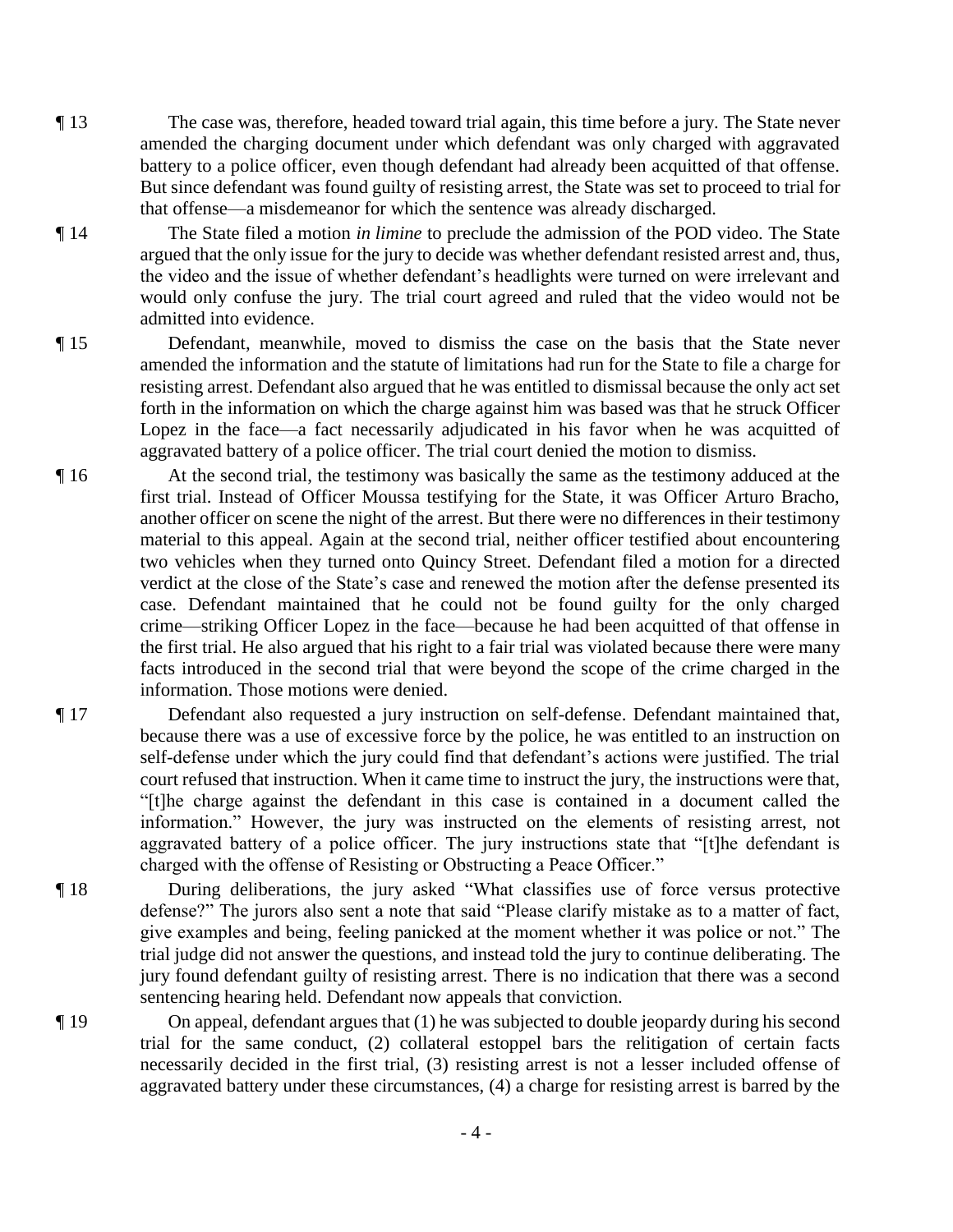statute of limitations, (5) the trial court should have granted the motion to quash arrest and suppress evidence, (6) the trial court improperly excluded the POD video, at a minimum for impeachment, (7) his due process rights were violated because the information did not match the crime of which he was convicted, and (8) he was entitled to the jury instruction he proposed on self-defense.

### ¶ 20 ANALYSIS

¶ 21 There are multiple standards of review in this case, shifting among the different issues. For example, where the trial court makes no factual findings that pertain to whether there was a violation of the double jeopardy clause, we review the issue *de novo*. *People v. Griffith*, 404 Ill. App. 3d 1072, 1079 (2010). However, we review a ruling on a motion to quash an arrest and suppress evidence to determine whether the trial court's findings and credibility determinations are against the manifest weight of the evidence, but we review the court's ultimate legal rulings *de novo*. *People v. Bond*, 2016 IL App (1st) 152007, ¶ 15. We will point out the attendant standard of review where necessary. Also, for ease of explanation and clarity, we address defendant's eight arguments in a different order than he presented them—sometimes combining issues and not fully addressing others.

# ¶ 22 I. Double Jeopardy and Collateral Estoppel

¶ 23 Defendant argues that he was improperly subjected to double jeopardy when he was tried for a second time following his conviction being vacated. The fifth amendment of the United States Constitution provides that no person shall "be subject for the same offence to be twice put in jeopardy of life or limb." U.S. Const., amend. V. The Illinois Constitution likewise provides that no person shall "be twice put in jeopardy for the same offense." Ill. Const. 1970, art. I, § 10.

¶ 24 Defendant argues at length that he was subject to double jeopardy because he "was tried twice based upon the same facts in the Information." But that is not what the double jeopardy clause protects against. The double jeopardy clause provides three categories of protection for a defendant: (1) protection against a second prosecution after an acquittal for an offense, (2) protection from a second prosecution after a conviction, and (3) protection against multiple punishments for the same offense. *People v. Gray*, 214 Ill. 2d 1, 6 (2005). None of those scenarios exist here. Additionally, when a defendant is successful in having his original conviction set aside based on a defect other than the sufficiency of the evidence, whether it be by direct or collateral attack, the conviction is nullified, and the defendant's right to be free from double jeopardy is not violated if he is retried. *People v. Crutchfield*, 353 Ill. App. 3d 1014, 1025 (2004) (citing *North Carolina v. Pearce*, 395 U.S. 711, 721 (1969), *overruled on other grounds by Alabama v. Smith*, 490 U.S. 794 (1989)); see also 720 ILCS 5/3-4(d)(2) (West 2012) (a second prosecution is not barred if proceedings subsequent to the conviction result in the vacating of the conviction).

¶ 25 At his first trial, defendant was acquitted, based on the evidence, of aggravated battery of a police officer. So it is true that defendant could not be retried for that offense. *People v. Mink*, 141 Ill. 2d 163, 173-74 (1990). However, defendant was convicted of resisting arrest, so there is no prohibition against trying him for that offense again after the original conviction was vacated based on the discovery of new evidence—an outcome that could only benefit defendant.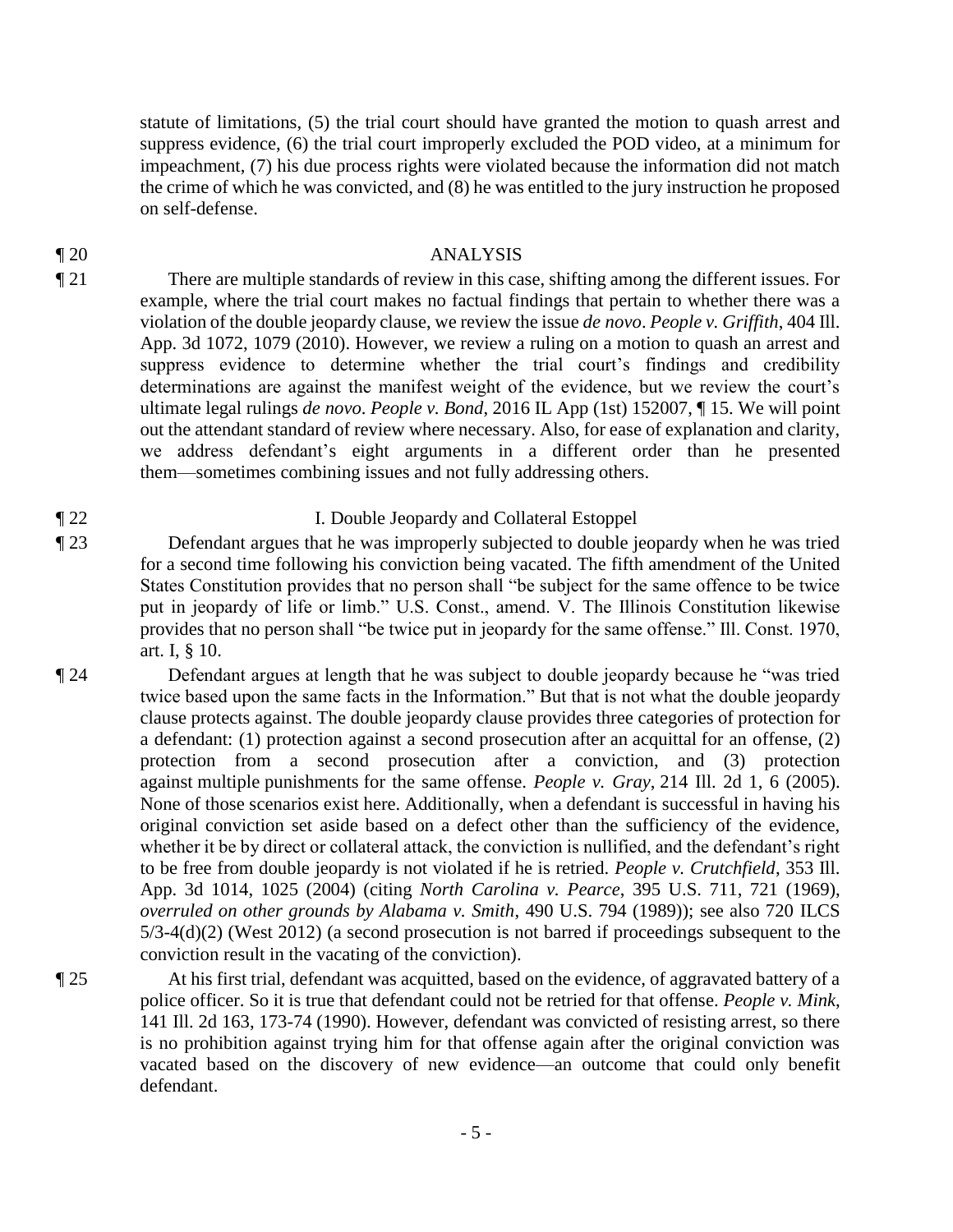¶ 26 Defendant also argues that collateral estoppel bars his second conviction because he was acquitted of the same conduct in the first case. Defendant focuses particularly heavily on the language of the charging document under which he was charged with aggravated battery to a police officer—the allegation that he struck Officer Lopez in the face. Defendant maintains that because he was acquitted of aggravated battery, he was necessarily acquitted of striking Officer Lopez in the face, and thus, he could not be convicted of striking Officer Lopez in the face in a second trial.

¶ 27 In criminal cases, collateral estoppel is a component of the double jeopardy clause. *People v. Krstic*, 292 Ill. App. 3d 720, 723 (1997). "[C]ollateral estoppel applies when: (1) the issue decided in the prior adjudication is identical to the one presented in the suit in question; (2) there was a judgment on the merits in the prior adjudication; and (3) the party against whom estoppel is asserted was a party or in privity with a party to the prior adjudication." *Id.*

¶ 28 For collateral estoppel purposes, defendant's view of the issue is too limited. He was not acquitted of the act of punching Officer Lopez. The trial court made no finding in that regard. The trial court merely found that the proof at trial warranted a conviction for resisting arrest rather than aggravated battery. Determining whether defendant resisted arrest by his action is not the same consideration as whether he committed aggravated battery. Compare 720 ILCS 5/12-3.05 (West 2012), with 720 ILCS 5/31-1 (West 2012). The trial court was not required to find that there was no punch in order to acquit defendant of aggravated battery. Trial judges and juries alike often convict on lesser included offenses whether it be for sympathy or avoiding other injustice. See *People v. Knaff*, 196 Ill. 2d 460, 476-77 (2001). We have no idea what the basis was for the court to find defendant not guilty of aggravated battery, but the judgment itself cannot be equated with the finding of a specific fact—that defendant did not punch Officer Lopez. See *People v. Jones*, 207 Ill. 2d 122, 140 (2003). Collateral estoppel did not bar the adjudication of the issues in the second trial.

### ¶ 29 II. Motion to Quash Arrest

- ¶ 30 After discovering that there was a POD camera video showing some events relevant to this case, the video was the subject of a petition to vacate under section 2-1401 of the Code of Civil Procedure (735 ILCS 5/2-1401 (West 2012)). At the first trial, Officer Lopez testified that "if [defendant] had his lights on, I would have never pulled him over." The trial court reviewed the POD video and, after hearing argument, stated "the lights are on," and vacated defendant's conviction. The parties proceeded on a motion to quash the arrest based on a lack of probable cause, which defendant now argues the trial court erred in denying.
- ¶ 31 At the hearing on the motion to quash the arrest, there were some significant revelations. At the first trial, Officer Lopez testified, "we were driving north on Laramie" and that he was in the passenger seat when he noticed the headlights were off on a vehicle driving east on Quincy Street. He testified that when the officers made that observation, they activated the lights on their police car. They drove westbound, the wrong way down Quincy Street, where they came face to face with defendant's car.
- ¶ 32 What the video shows is that the officers' vehicle clearly turned onto Quincy Street from traveling *south* on Laramie Avenue. The officers turn down the street and come head-on with a vehicle that looks like defendant's vehicle. The vehicle has its headlights *on*, and the officers' vehicle's emergency lights are turned *off*.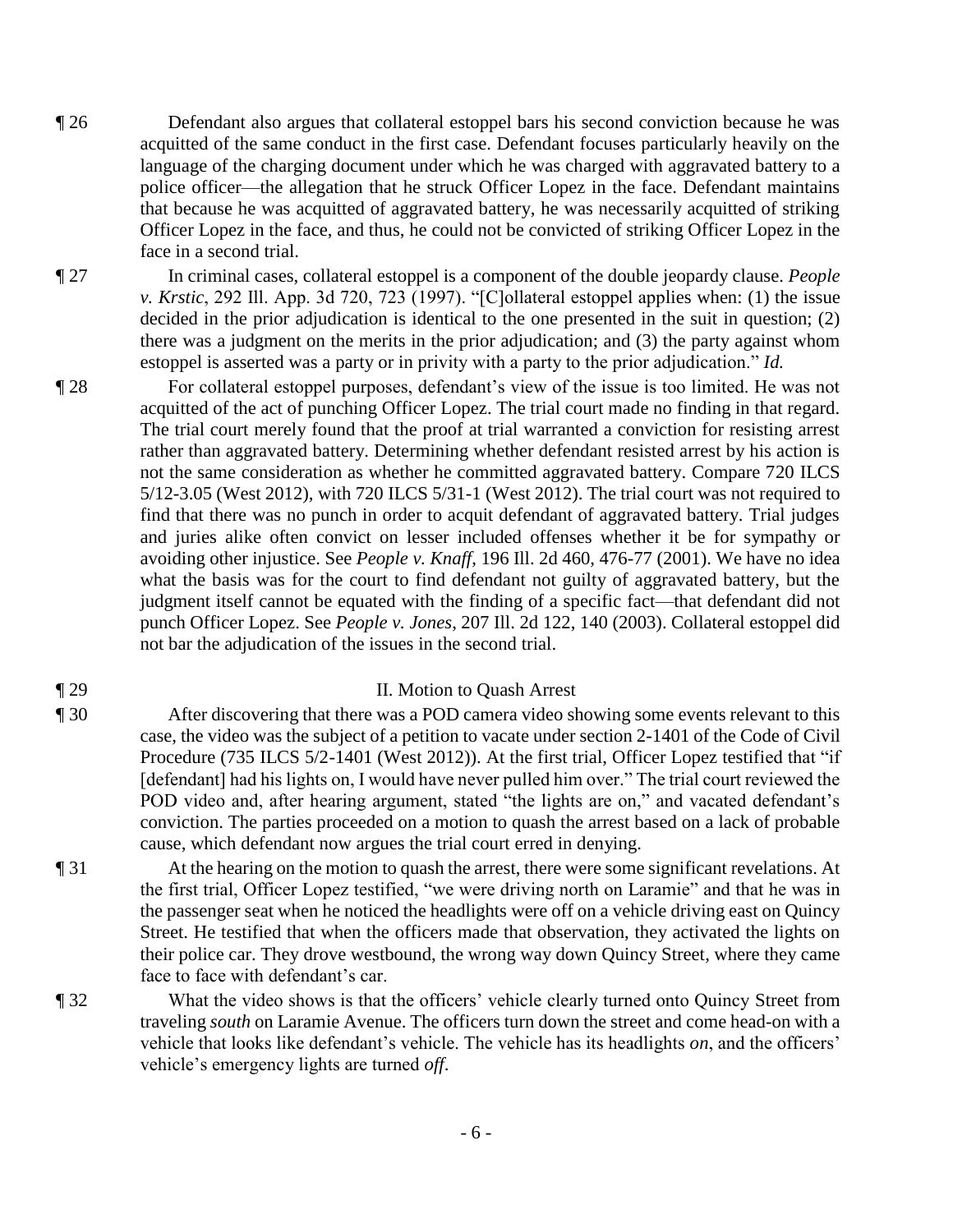¶ 33 So, at the hearing on the motion to quash the arrest, after the POD video was discovered and for the first time, Officer Lopez testified that their police vehicle was traveling south on Laramie Avenue and that he was in the passenger seat. The officers' vehicle turned onto Quincy Street and confronted a black SUV with its headlights on, but they passed the vehicle by going around it and then they traveled halfway down the double block to confront the second black SUV—defendant's vehicle.

¶ 34 At the first trial, there was no testimony at all that the officers had to pass a vehicle with its headlights on when they turned on Quincy Street. Instead, the testimony at the first trial seemed to convey some immediacy—that they turned onto Quincy Street and confronted defendant's vehicle. Officer Lopez also testified at the first trial that Quincy Street is a "pretty narrow street" and there were cars "[parked on] both sides." Officer Lopez was impeached with his testimony from a deposition in the civil case that defendant filed against the police where the officer was asked about the possibility of his vehicle going westbound and passing a vehicle going eastbound in that location. The question was, "and so a car coming in the opposite direction could not get through if there's another car going eastbound, is that

correct?" To which Officer Lopez responded "correct."

¶ 35 Also, and while the trial court did not have access to the testimony from the second trial when ruling on the motion to quash arrest (but it did at later stages like when presented with defendant's motion for a directed verdict), there was once again no mention by the officers of a second vehicle at the second trial. There was no mention by Officer Lopez of passing a vehicle on the narrow street with cars parked on both sides in order to get to defendant. The testimony at the second trial also gave off the impression of some immediacy in confronting the vehicle with no headlights on. Unlike at the hearing on the motion to quash arrest, the testimony reverted to that the officers "turn[ed] onto Quincy and we see the vehicle with no headlights on, our marked vehicle goes head on with that vehicle." Officer Lopez was asked, "Now, *when your car turned on Quincy*, again going the wrong way, when you confronted the vehicle George Brown—the black SUV that he was driving—*at any time* was there another car in between you two?" Officer Lopez responded "When we went head on with him, no, there was no car between us."

¶ 36 Officer Lopez's testimony from the first trial also seems more consistent with the spatial evidence observable from the video than does his testimony at the hearing on the motion to quash arrest. At the first trial, Officer Lopez testified that when they confronted defendant's vehicle, defendant reversed a couple of car lengths back before he was at an angle that he could not reverse any further. At the hearing on the motion to quash arrest, Officer Lopez testified that they did not even first confront defendant until halfway down a double block (which he testified is a quarter mile in length) and then defendant reversed a couple of car lengths back. However, when the POD camera video pans back around and shows where the police cruiser is stopped, the vehicle is just a short distance west of where it encountered the vehicle in the video with its headlights on. The police car is stopped just a couple car lengths from where it confronted the initial vehicle on Quincy Street, not several hundred feet further down the road as it would have been consistent with Officer Lopez's testimony at the hearing on the motion to quash arrest. The distance is readily determinable because of the cars parked on both sides of the street.

¶ 37 Officer Lopez's testimony from the first trial also seems more consistent with the temporal evidence observable from the video than does his testimony at the hearing on the motion to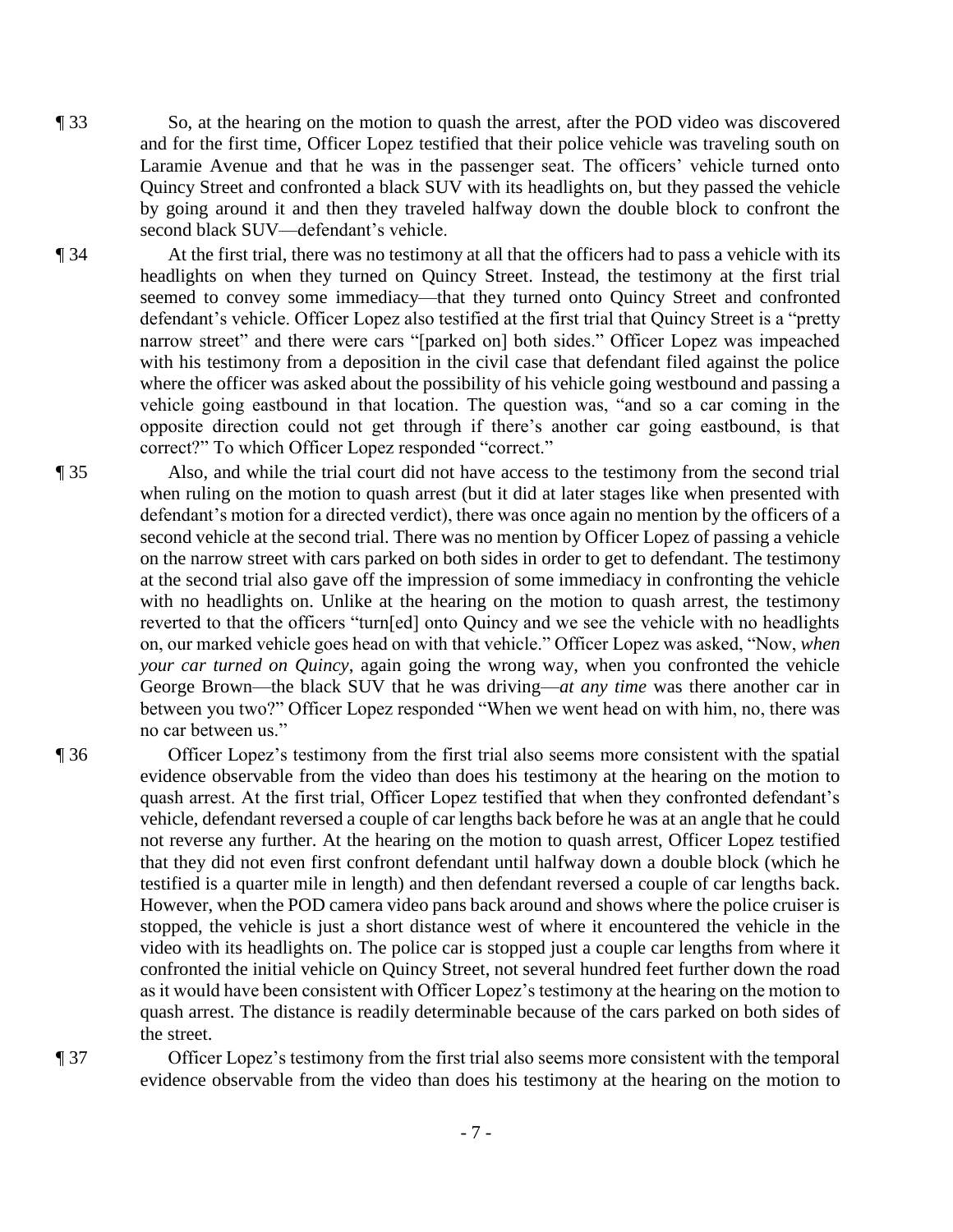quash arrest. Consider that, in the POD video, the second police vehicle that appears reverses off of Quincy Street and onto Laramie Avenue almost immediately after Officer Lopez's vehicle was face to face with the vehicle that had its headlights on. At the first trial, Officer Lopez's testimony was that they saw the vehicle with no lights on, turned onto Quincy Street, and confronted that vehicle. At the hearing on the motion to quash arrest, Officer Lopez testified that they had to go around one black SUV and travel several hundred feet down the block at which point they confronted defendant in a second black SUV. Officer Lopez then testified that defendant tried to reverse for a short time until he could no longer do so, at which time the officers exited their vehicle and gave defendant orders to "stop the car, park it, park it." Officer Lopez testified that then "*after a few minutes or so* he jumped out of—Mr. Brown jumped out of the driver's seat and proceeded running westbound on Quincy." Based on the video, there was not time for all of that to occur before the second vehicle reversed off of Quincy Street. That testimony likewise does not square with Officer Moussa's testimony from the first trial or with the mere seconds of the video before Officer Moussa's vehicle backed off of Quincy Street allegedly in response to a radio call that defendant was already fleeing on foot.

¶ 38 So there were a lot of considerations that militated in favor of quashing the arrest. The significant inconsistencies in the testimony, especially in how the narrative of the arrest evolved after the POD camera video was discovered, raise some significant red flags. Viewing the video in conjunction with all the testimony in the record, there are reasons to believe that the first vehicle the officers confronted was defendant's vehicle with its lights on and, therefore, that the officers lacked a legal basis to arrest defendant.

¶ 39 All that being said, the trial court heard the testimony, observed the witnesses, and found the video to be inconclusive. Under the manifest weight of the evidence standard, we are not to reverse a trial court's ruling just because we might have ruled differently. *In re S.K.B.*, 2015 IL App (1st) 151249, ¶ 28. We cannot say that a conclusion opposite to the one adopted by the trial court was "clearly evident" (*Bond*, 2016 IL App (1st) 152007, ¶ 15). It is true that there is not incontrovertible proof that defendant's vehicle is the vehicle in the video, and the video does not affirmatively disprove the officers' testimony. On appeal, defendant merely states reasons why the trial judge should not have believed Officer Lopez, but he did. The trial court heard both sides and found that defendant had not met his burden, and we cannot say that such a ruling constitutes reversible error.

#### ¶ 40 III. The Charging Instrument

- ¶ 41 Defendant was charged with one count of aggravated battery to a police officer. The State pled that defendant committed that offense, in that he committed a battery, intentionally causing bodily harm to the victim when he "struck Police Officer Lopez star #15739 in the face with a closed fist" while knowing Officer Lopez to be a police officer. He was acquitted. But he was found to have resisted a police officer and convicted of that offense. His conviction for resisting a police officer was then vacated. He was never recharged with anything.
- ¶ 42 The State claims that there is no issue with the charging instrument because defendant was convicted of a lesser-included offense of resisting arrest. The State relies on a few cases for the general and accepted proposition that, although a person cannot be convicted of an offense that he has not been charged with committing, he may be convicted of an offense not expressly

- 8 -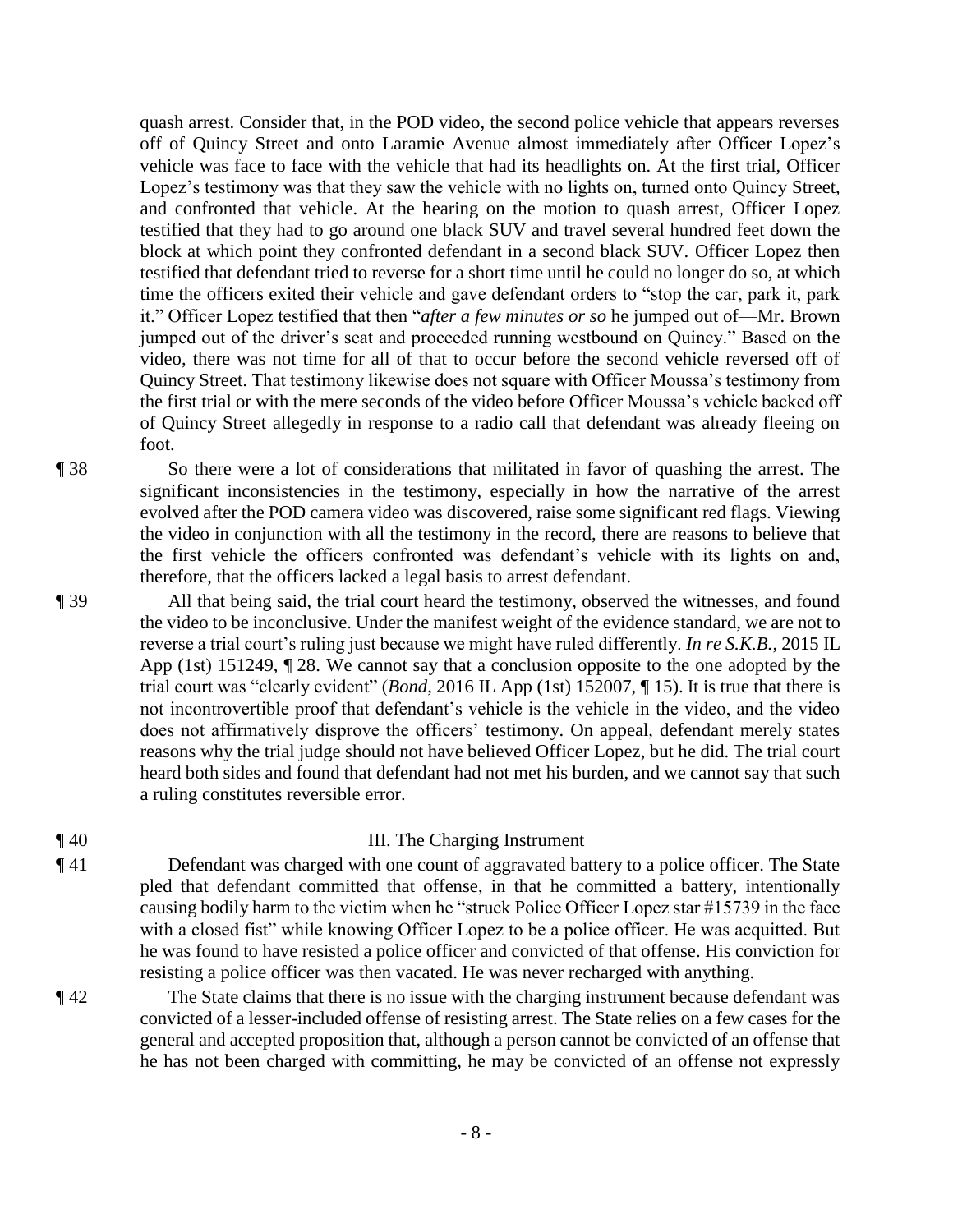included in the charging instrument if that offense is a lesser-included offense of the crime expressly charged. *Knaff*, 196 Ill. 2d at 472.

¶ 43 Under the circumstances in this case, resisting arrest is a lesser-included offense of aggravated battery of a police officer. See *People v. Sanchez*, 2014 IL App (1st) 120514, ¶ 23. The *Sanchez* case is directly on point for resolving this issue. Illinois courts use the "charging instrument approach," under which the court examines the indictment (or the information in this case) and determines whether the factual allegations provide a "broad foundation" or "main outline" of the lesser offense. *Id.* ¶ 20. If the charging instrument describes the lesser offense, the court then considers whether the evidence at trial sufficed to uphold a conviction on the lesser offense. *Id.*

¶ 44 A person is guilty of the offense of resisting a peace officer if the person "knowingly resists or obstructs the performance by one known to the person to be a peace officer \*\*\* of any authorized act within his official capacity." 720 ILCS 5/31-1(a) (West 2012). Allegations in the information that defendant knowingly struck what he knew to be a police officer in the face broadly defines the offense of resisting that police officer, and the testimony lined up with the allegations. *Sanchez*, 2014 IL App (1st) 120514, ¶¶ 22-27; compare 720 ILCS 5/12-3.05 (West 2012), with 720 ILCS 5/31-1 (West 2012). So those principles explain the validity of defendant's *first* conviction for resisting arrest.

¶ 45 However, what the State does not adequately explain is the propriety of never recharging defendant after he was acquitted of the only charged offense and its course of then proceeding to trial on an uncharged offense. Defendant never received formal notice of what the State would attempt to prove or convict him of at the second trial. A defendant cannot be prosecuted for charges that are not brought by grand jury indictment or pursuant to a preliminary hearing. *People v. Stafford*, 325 Ill. App. 3d 1069, 1074 (2001). After his acquittal for aggravated battery, and in light of the new evidence that caused his conviction for resisting arrest to be vacated, defendant should not have been prosecuted under a stale charging instrument that arguably did not meet even the lowest standards required. See *People v. Abrams*, 48 Ill. 2d 446, 459 (1971). Defendant was forced to defend himself against a charge that was not even pending against him at the time of his jury trial. Neither party points us to precedent where the situation is the same as the one presented. Without deciding whether the issue constitutes reversible error, it seems apparent that due process would demand more.

¶ 46 It is not just that defendant was convicted of an offense with which he was never charged; he *went to trial* only charged with an offense that he could never be convicted of committing. After defendant's conviction was vacated, there was really no pending charge against him. The only criminal charge that ever existed was for aggravated battery of a police officer, and there was a final judgment on that charge—acquittal. It was a charge on which the State could never have secured a conviction. Generally, a court cannot permit a defendant *to be tried* on charges that are not brought against him. *Stafford*, 325 Ill. App. 3d at 1073 (citing *Stirone v. United States*, 361 U.S. 212, 215-17 (1960)).

¶ 47 In response to defendant's motion to dismiss the information, even the State acknowledged the need for action. The State instructed the court that "[t]he physical copy of Count 1 of the Information in the court file needs to be amended in the same manner as the Clerk's records to reflect the Court's finding of the lesser included offense of 'Resisting.' " However, the information was never amended, and defendant was never recharged. The State also proposed an allegation to be used in the information that would have materially changed the pleading to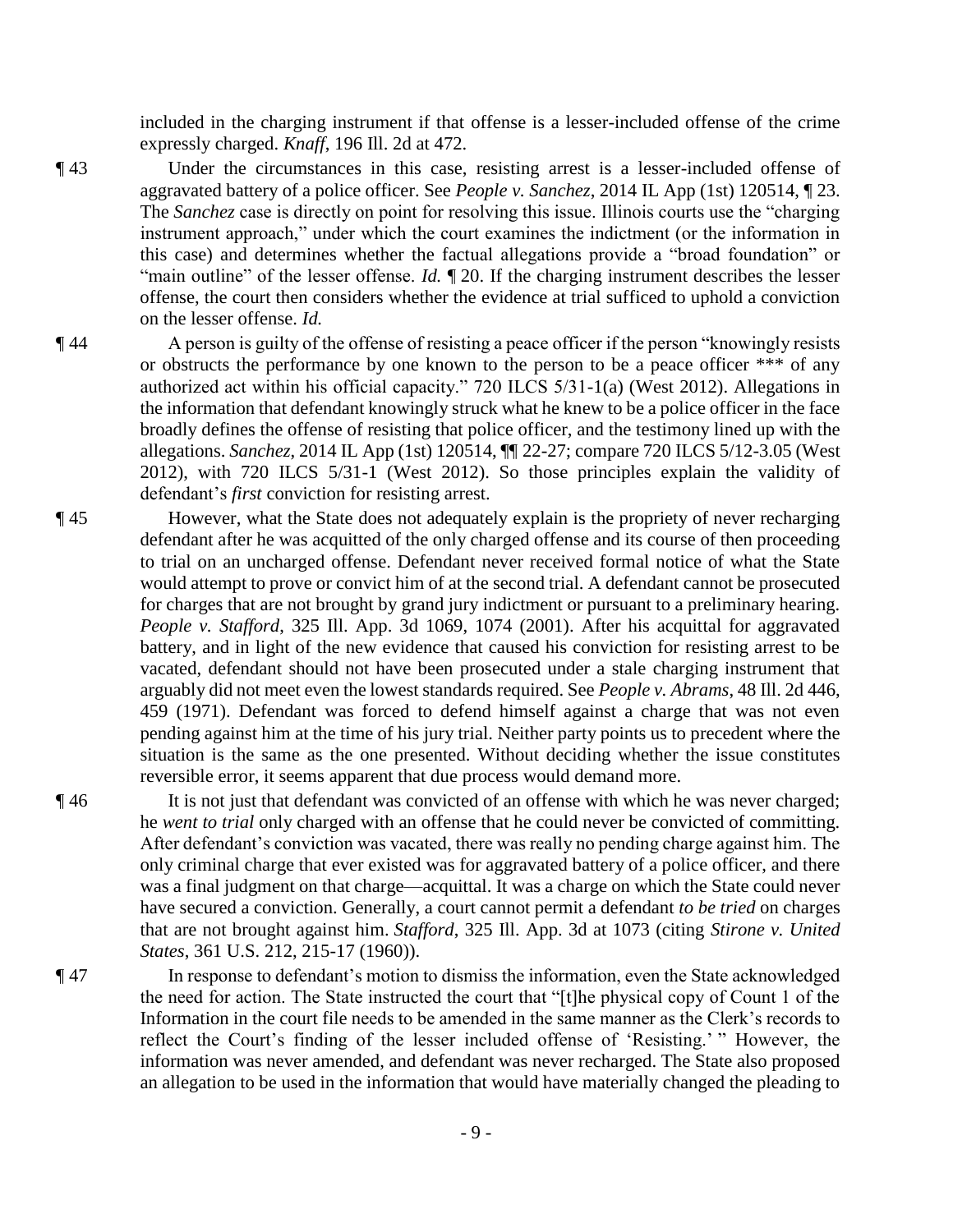state that defendant "knowingly resisted or obstructed a peace officer's performance of any authorized act within his official capacity" by striking Officer Lopez. The charging document was never so amended, and defendant was never charged under the proposed language. The State also proposed amending the statutory citation for the offense charged in the information. That was never done.

¶ 48 Regardless of the State not amending the charging document or recharging the defendant, the court instructed the jury as if defendant had been charged with the crime he was on trial for committing, even though he had not. The jury instructions state that "[t]he defendant is charged with the offense of Resisting or Obstructing a Peace Officer. The defendant has pleaded not guilty." That was untrue because defendant was never arraigned on that charge. The instructions go on to state that "[t]he charge against the defendant in this case is contained in a document called the information. This document is the formal method of charging the defendant and placing the defendant on trial. It is not any evidence against the defendant." It is unclear what charging document was provided to the jury, but it obviously was not one under which defendant had ever actually been charged. The State treated the charging document as though it was a mere technicality that was dispensable. Because the error discussed below (*infra* part IV) is a reversible error, we do not need to decide whether the failure to recharge defendant before taking him to trial on an uncharged offense would be grounds for reversal, but it sure seems that way. The interests of justice would clearly have been better served by defendant being charged for the offense he was being prosecuted for committing.

# ¶ 49 IV. Jury Instructions

- ¶ 50 Defendant also argues that the trial court erred when it denied him the right to have the jury instructed on the use of excessive force, which would have allowed it to consider self-defense. The question of whether sufficient evidence exists in the record to support the giving of a jury instruction is a question of law subject to *de novo* review. *People v. Washington*, 2012 IL 110283, ¶ 19.
- ¶ 51 The use of excessive force invokes the right of self-defense. 720 ILCS 5/7-1(a) (West 2012). Hence, an instruction on self-defense is required in a resisting arrest or battery case when the defendant has presented some evidence of excessive force on the part of the arresting officer. *People v. Sims*, 374 Ill. App. 3d 427, 432 (2007). Only a "slight amount" of evidence is necessary to justify giving an instruction. *People v. Haynes*, 408 Ill. App. 3d 684, 690 (2011). The trial court erred when it refused to give this instruction.
- ¶ 52 The only crime defendant was accused of committing at the outset of his interaction with the officers was that he did not have his headlights on. Officer Lopez's own testimony was that when they stopped defendant after he tried to back away, four officers got out of the vehicle and weapons were drawn. He did not remember if he identified himself as a police officer. He testified that defendant fled and punched him and that four officers were amid the scuffle, but they had to tase defendant four times to subdue him.
- ¶ 53 Defendant meanwhile testified that he did not know the people who pulled up in front of him were police officers. When the people got out of their car and pulled out weapons, he was scared so he got out of his car and ran. When one of the people caught up to defendant and tackled him, the person started punching him in the head and choking him. Defendant claims that he was resisting in response to that violence—he balled up and covered his head to avoid being hit. Then he was tased four times. To accept the State's position on this issue, we would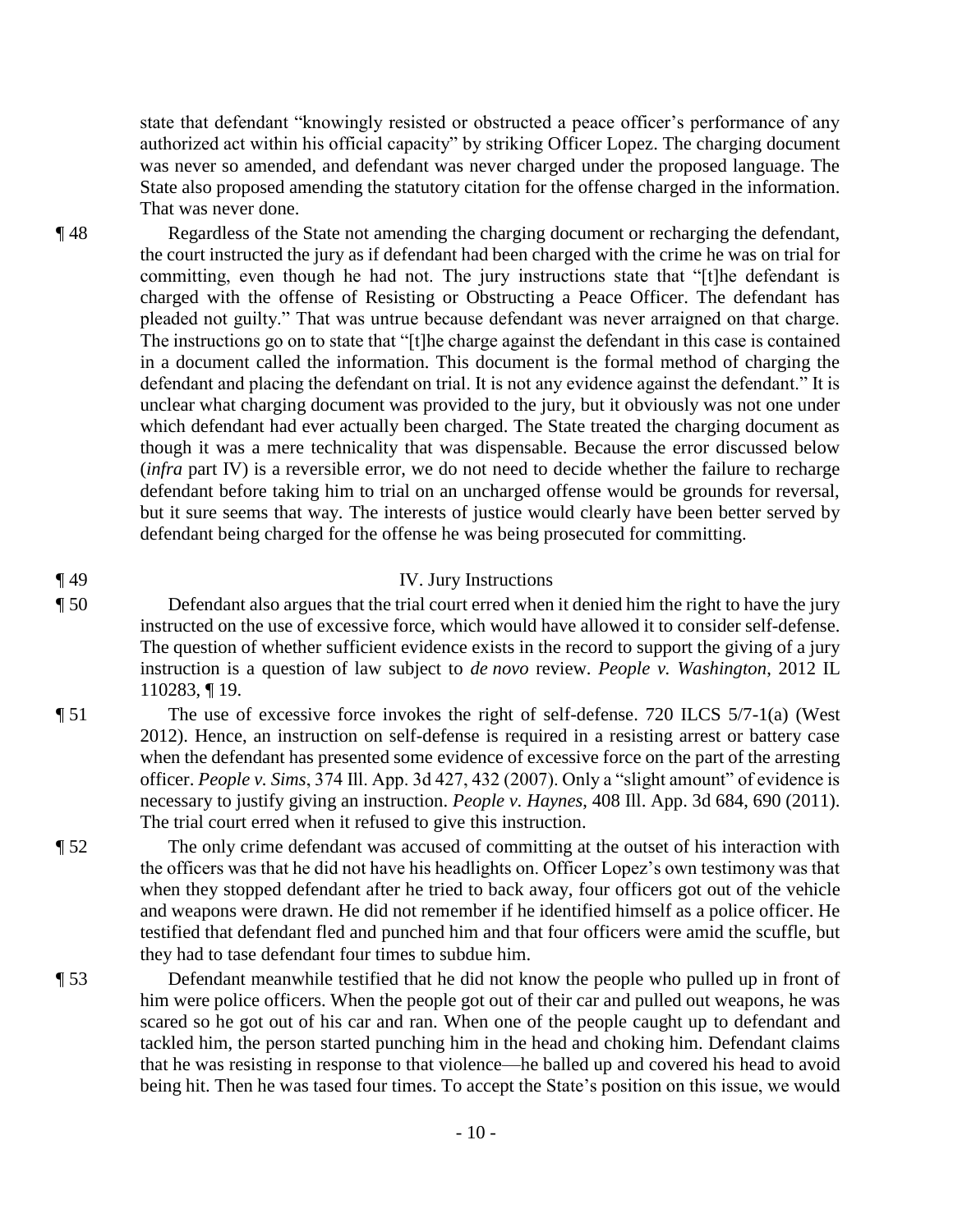be required to dismiss defendant's testimony entirely and accept the officers' testimony entirely. Because if you give *any* credence to defendant's testimony, which the trial court was required to do at the jury instruction phase in a case of contested credibility, defendant was entitled to an instruction on self-defense where any resisting that he may have done could have been the product of the violent confrontation.

¶ 54 Moreover, and while not determinative, defendant's position must have appealed to the jurors in some way because they asked "What classifies use of force versus protective defense?" The jurors also sent a note that said "Please clarify mistake as to a matter of fact, give examples and being, feeling panicked at the moment whether it was police or not." This is not just an intellectual exercise. The jury clearly gave some consideration to the use of force and defendant's rights in such a situation, yet they were prevented from having an instruction that would have directly addressed the issue. There was sufficient evidence in the record to support instructing the jury on self-defense and not having it deprived defendant of a fair trial. *People v. Ayers*, 331 Ill. App. 3d 742, 754 (2002).

### ¶ 55 V. Admissibility of the POD Camera Video

¶ 56 Defendant argues that the trial court erred when it prevented him from introducing the POD camera video at trial. However, a defendant is not entitled to relitigate the issues raised in his motion to quash arrest. Where a defendant makes no offer of proof as to exceptional circumstances or new evidence, he has no right to relitigate the substance of his pretrial motion to quash arrest before a jury or to an additional hearing on a subsequent motion to quash arrest. *People v. Mathis*, 55 Ill. App. 3d 680, 685-86 (1977). It was clear from the questions defense counsel asked and from the arguments made during sidebars that it was counsel's intention to insinuate to the jury that defendant's arrest was without probable cause. Defendant was not entitled to admit the video for that purpose.

¶ 57 The video could potentially be used for impeachment purposes. However, there was nothing in the video that actually impeached any of the testimony offered by Officer Lopez, and the video addresses an issue distinct from the crime for which defendant was being tried. See *People v. Abrams*, 260 Ill. App. 3d 566, 579 (1994) (contradictory evidence may not be offered if it is merely collateral to the issues in the case). In addition, the State was correct when it argued that the video could confuse jurors about the issues to be decided, especially in light of the intimations made by defense counsel aimed at prodding the issue of whether the officers acted wrongfully and without probable cause when they stopped defendant. So the trial court did not abuse its discretion when it prohibited defendant from introducing the POD camera video. However, if the case is retried and there is testimony subject to impeachment by the content of the POD camera video, the video might be admissible for that purpose. The trial judge will have to exercise discretion to rule on that issue should the situation come to pass.

### ¶ 58 CONCLUSION

¶ 59 While our precedent demands that we remand this matter for a new trial based on the above-asserted problems with defendant's prosecution (*Ayers*, 331 Ill. App. 3d at 754), we urge the State to consider whether retrial in this case is really worthwhile. Defendant can only be recharged with a misdemeanor and his sentence has already been discharged. This opinion is not a vindication of the defendant in any way, but it is clear that there are a number of problems with the case. In any event, we reverse defendant's conviction and remand the case